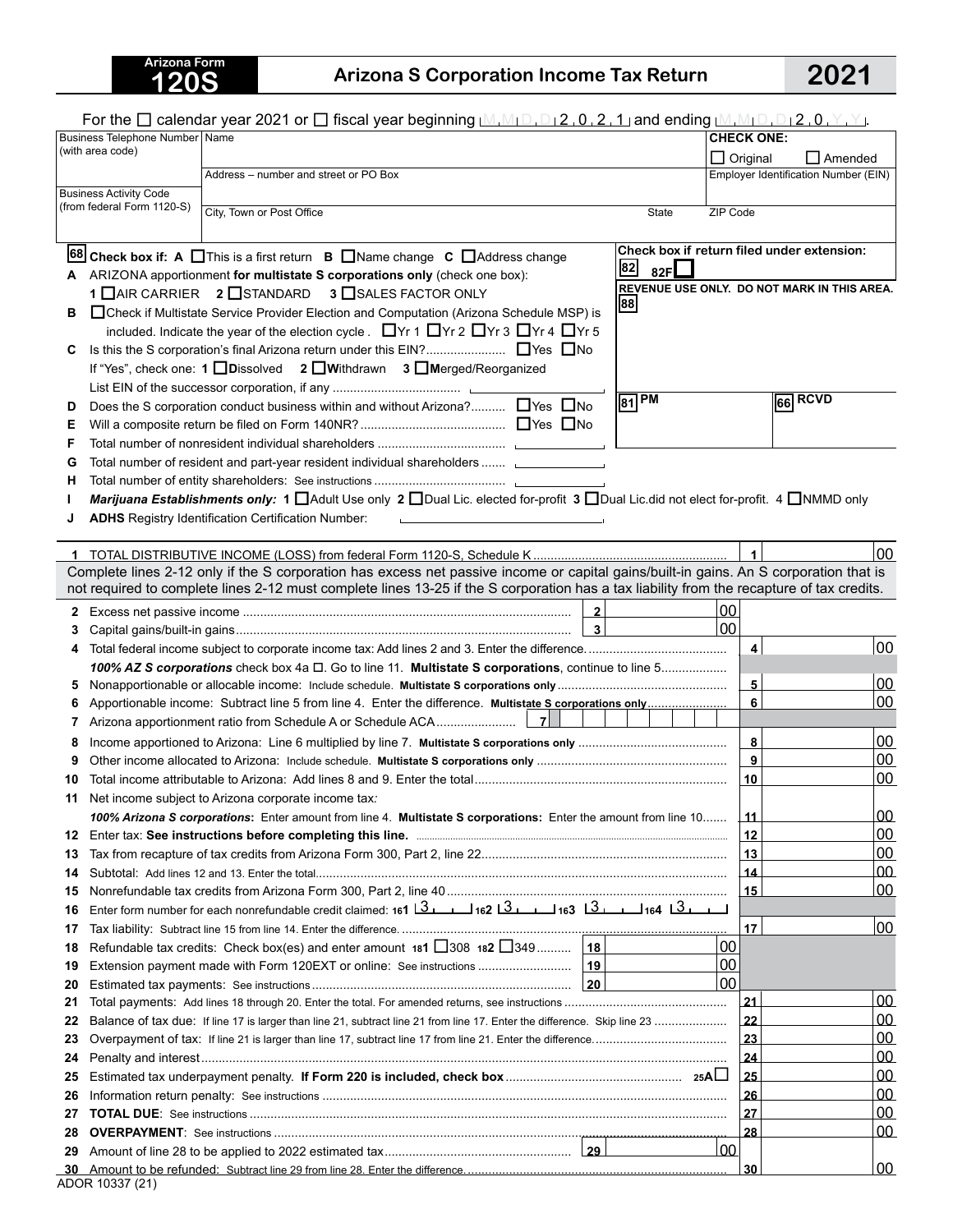| Name<br>n page <sub>ו</sub><br>$\sim$<br>SIIUWII UII | <b>EIN</b> |  |
|------------------------------------------------------|------------|--|
|                                                      |            |  |
|                                                      |            |  |
|                                                      |            |  |
|                                                      |            |  |

## **SCHEDULE A Apportionment Formula (Multistate S Corporations Only)**

| <b>IMPORTANT:</b> Qualifying air carriers must use Arizona Schedule ACA.                                                                                                                                                                                        |                                                                                                             |                                            |                                                                                        |  |  |
|-----------------------------------------------------------------------------------------------------------------------------------------------------------------------------------------------------------------------------------------------------------------|-------------------------------------------------------------------------------------------------------------|--------------------------------------------|----------------------------------------------------------------------------------------|--|--|
| Qualifying multistate service providers must include Arizona Schedule                                                                                                                                                                                           | <b>COLUMN A</b><br><b>Total Within Arizona</b>                                                              | <b>COLUMN B</b><br><b>Total Everywhere</b> | COLUMN <sub>C</sub><br>Ratio Within Arizona                                            |  |  |
| MSP. If the "SALES FACTOR ONLY" box on page 1, line A, is checked,                                                                                                                                                                                              | Round to nearest dollar                                                                                     | Round to nearest dollar.                   | $A \div B$                                                                             |  |  |
| complete only Section A3, Sales Factor, lines a through f. See instructions.                                                                                                                                                                                    |                                                                                                             |                                            | Be certain to enter                                                                    |  |  |
| A1 Property Factor - STANDARD APPORTIONMENT ONLY<br>Value of real and tangible personal property (by averaging the value<br>of owned property at the beginning and end of the tax period; rented<br>property at capitalized value).                             |                                                                                                             |                                            | amounts in Column C<br>carried to six decimal<br>places. You must type<br>the decimal. |  |  |
| a Owned Property (at original cost):                                                                                                                                                                                                                            |                                                                                                             |                                            |                                                                                        |  |  |
|                                                                                                                                                                                                                                                                 |                                                                                                             |                                            |                                                                                        |  |  |
| 2 Depreciable assets (do not include construction in progress)                                                                                                                                                                                                  |                                                                                                             |                                            |                                                                                        |  |  |
|                                                                                                                                                                                                                                                                 |                                                                                                             |                                            |                                                                                        |  |  |
| 4 Other assets (describe): <u>contract and a set of the set of the set of the set of the set of the set of the set of the set of the set of the set of the set of the set of the set of the set of the set of the set of the set</u>                            |                                                                                                             |                                            |                                                                                        |  |  |
| <b>5</b> Less: Nonbusiness property (if included in above totals)                                                                                                                                                                                               |                                                                                                             |                                            |                                                                                        |  |  |
| <b>6</b> Total of section a (the sum of lines 1 through 4 less line 5)                                                                                                                                                                                          |                                                                                                             |                                            |                                                                                        |  |  |
|                                                                                                                                                                                                                                                                 |                                                                                                             |                                            |                                                                                        |  |  |
| <b>c</b> Total owned and rented property (Total of section a plus section b).                                                                                                                                                                                   |                                                                                                             |                                            |                                                                                        |  |  |
| A2 Payroll Factor - STANDARD APPORTIONMENT ONLY<br>Total wages, salaries, commissions and other compensation to<br>employees (per federal Form 1120S, or payroll reports).                                                                                      |                                                                                                             |                                            |                                                                                        |  |  |
| A3 Sales Factor                                                                                                                                                                                                                                                 |                                                                                                             |                                            |                                                                                        |  |  |
| a Sales delivered or shipped to Arizona purchasers                                                                                                                                                                                                              |                                                                                                             |                                            |                                                                                        |  |  |
| <b>b</b> Sales from services or from designated intangibles for                                                                                                                                                                                                 |                                                                                                             |                                            |                                                                                        |  |  |
| qualifying multistate service providers only (see instructions;                                                                                                                                                                                                 |                                                                                                             |                                            |                                                                                        |  |  |
|                                                                                                                                                                                                                                                                 |                                                                                                             |                                            |                                                                                        |  |  |
|                                                                                                                                                                                                                                                                 |                                                                                                             |                                            |                                                                                        |  |  |
| e Weight AZ sales: (STANDARD x 2; SALES FACTOR ONLY x 1)                                                                                                                                                                                                        | $\times 2$<br><b>OR</b><br>×1                                                                               |                                            |                                                                                        |  |  |
| f Sales Factor Only (for Column A, multiply line d by line e; for                                                                                                                                                                                               |                                                                                                             |                                            |                                                                                        |  |  |
| Column B, enter the amount from line d; for Column C, divide                                                                                                                                                                                                    |                                                                                                             |                                            |                                                                                        |  |  |
| Column A by Column B.) Skip line A4 and line A5.                                                                                                                                                                                                                |                                                                                                             |                                            |                                                                                        |  |  |
| <b>STANDARD Apportionment, continue to A4.</b>                                                                                                                                                                                                                  |                                                                                                             |                                            |                                                                                        |  |  |
| SALES FACTOR ONLY Apportionment, enter the amount from                                                                                                                                                                                                          |                                                                                                             |                                            |                                                                                        |  |  |
|                                                                                                                                                                                                                                                                 |                                                                                                             |                                            |                                                                                        |  |  |
| A5 Average Apportionment Ratio for STANDARD Apportionment: Divide line A4, Column C, by four (4). Enter the result                                                                                                                                              |                                                                                                             |                                            |                                                                                        |  |  |
| <b>SCHEDULE B</b> Other Information                                                                                                                                                                                                                             |                                                                                                             |                                            |                                                                                        |  |  |
|                                                                                                                                                                                                                                                                 |                                                                                                             |                                            |                                                                                        |  |  |
| <b>B1</b> Date business began in Arizona or date income was first derived from Arizona sources: $[M, M] \cup D, D \cap Y, Y, Y, Y$                                                                                                                              |                                                                                                             |                                            |                                                                                        |  |  |
| <b>B2</b> Address at which tax records are located for audit purposes:                                                                                                                                                                                          |                                                                                                             |                                            |                                                                                        |  |  |
|                                                                                                                                                                                                                                                                 |                                                                                                             |                                            |                                                                                        |  |  |
| B3 The taxpayer designates the individual listed below as the person to contact to schedule an audit of this return and authorizes the disclosure of<br>confidential information to this individual. (See instructions, page 12.)                               |                                                                                                             |                                            |                                                                                        |  |  |
| Name:                                                                                                                                                                                                                                                           |                                                                                                             | Fhone Number: L<br>(Area Code)             |                                                                                        |  |  |
| Title:                                                                                                                                                                                                                                                          |                                                                                                             |                                            |                                                                                        |  |  |
|                                                                                                                                                                                                                                                                 | B4 List prior taxable years ending in MM/DD/YYYY format for which a federal examination has been finalized: |                                            |                                                                                        |  |  |
| NOTE: A.R.S. § 43-327 requires the taxpayer, within ninety days after final determination, to report these changes under separate cover to the<br>Arizona Department of Revenue or to file amended returns reporting these changes. (See instructions, page 2.) |                                                                                                             |                                            |                                                                                        |  |  |
| B5 Indicate tax accounting method: $\Box$ Cash $\Box$ Accrual $\Box$ Other (Specify method.) $\Box$                                                                                                                                                             |                                                                                                             |                                            |                                                                                        |  |  |